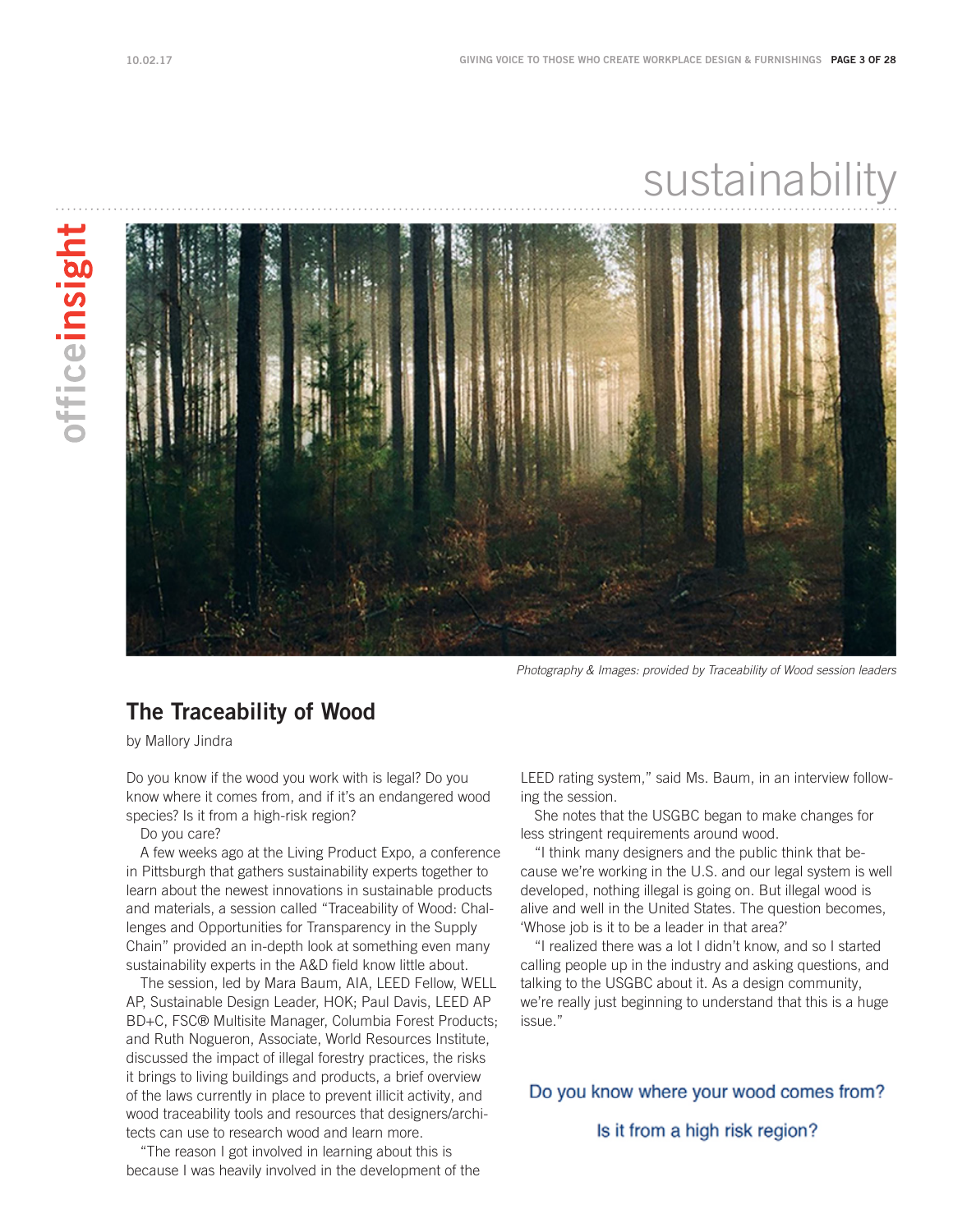officeinsight

Here's a peak into some of the activity in illegal timber trade and use:

>Use of wood species that are protected by national or international law

>More timber than authorized is extracted, or it's extracted outside permitted areas

>Over-scaled tracts, logs (documenting more wood than there really is) with laundered, illegal wood introduced later in supply chain to make up the difference

>Harvested where royalties, taxes, and fees on harvest are evaded

>Harvested in violation of detailed regulations, contract obligations re-

quired to protect citizens, environment >Timber illegally exported in contravention of national law

>Timber transported at night in violation of curfew designed to combat illegal timber trafficking

>Timber that is mis-classified, falsely declared or transferred with corrupt pricing schemes

### sustainability

There are a number of compelling reasons for stopping illegal logging, among them:

>Legal operators are disadvantaged >Depression of timber prices globally >Deprives governments, communities of shared revenue

>Funds criminal enterprise >Undermines rule of law and sustainable forest management

>Habitat, forest and watershed destruction

>It's against the law!

#### **CORRUPTION PERCEPTIONS INDEX 2016**



*Over 2/3rds of the 176 countries and territories in Transparency International's 2016 Corruption Perceptions Index fall below the midpoint of the scale of 0 (highly corrupt) to 100 (very clean). The global average score is 43, indicating endemic corruption in a country's public sector. Top-scoring countries (yellow in the map) are far outnumbered by orange and red countries where citizens face the tangible impact of corruption on a daily basis.*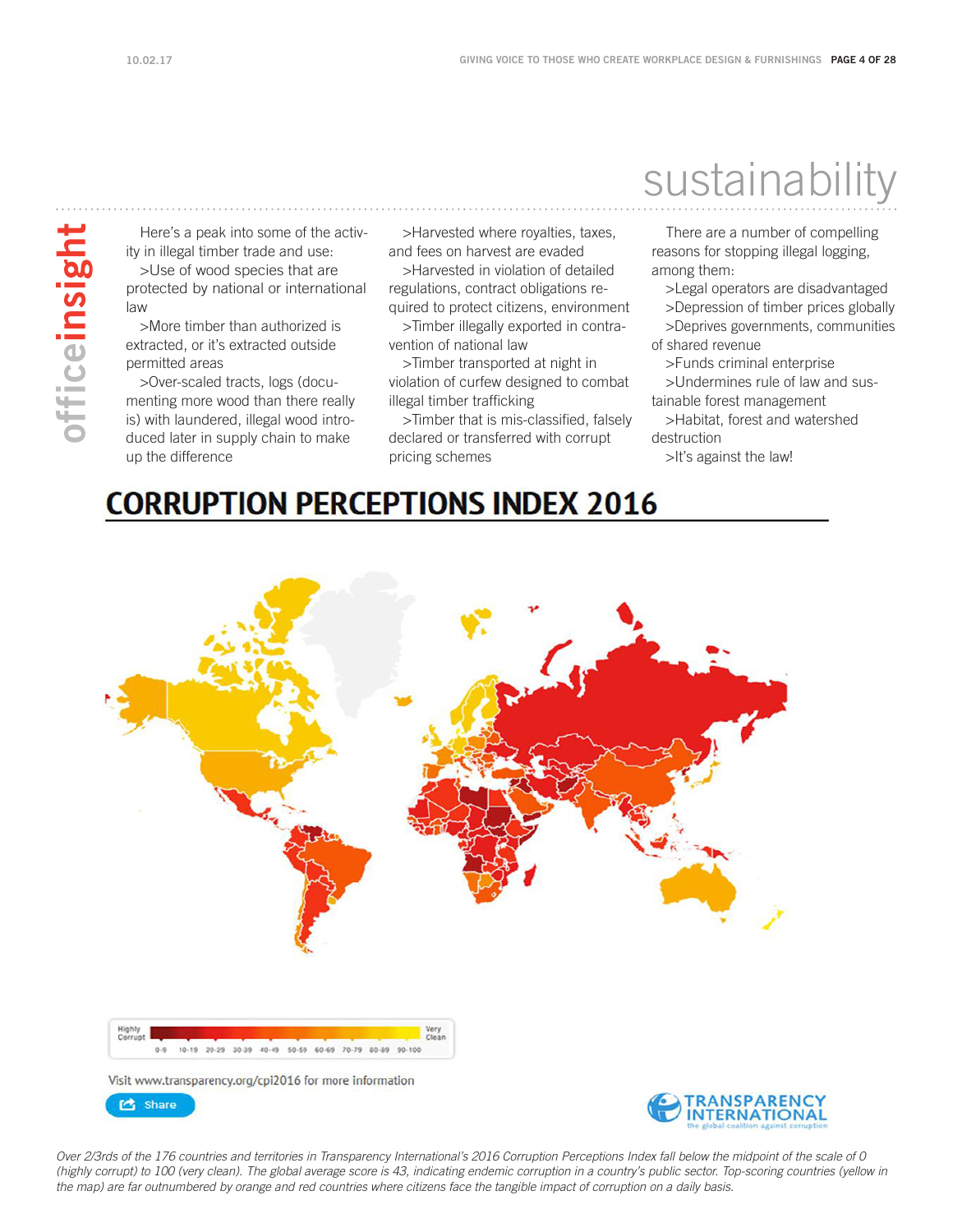officeinsight

Forestry regulation is anything but classified, illegally harvested or traded, cut-and-dry, though. There are differetc., there is something called "FSC controlled wood." The Forest Stewent methods of categorizing wood that, ardship Council (FSC) is a nonprofit while necessary, complicate the issue. While "legal wood" is just that – that sets the standards for what is a wood that is not endangered, misresponsibly managed forest, and is a Record supply chain info: Mitigation options: Product composition **Species** s. **Additional documentation** ✓ Replace supplier<br>Source certified material · Origin Ы Supply chain  $\checkmark$ · Information which indicate Supply chain verification conformance with audits evaluation criteria **Collect additional supply** chain info manage supply<br>chain info mitigation Evaluate supply chain info  $\checkmark$ Identify risks: Risks at origin Risk in the supply chain Risks of mixing and substitution  $\checkmark$  Specify risks where identified

A due diligence process chart for legal wood

| <b>Risky Country /</b> | Safer Country /        |
|------------------------|------------------------|
| <b>Safer Species</b>   | <b>Safer Species</b>   |
| <b>Risky Country /</b> | <b>Risky Country /</b> |
| <b>Risky Species</b>   | <b>Safer Species</b>   |

#### The variables in figuring out (A) where your wood comes from, and (B) if the species of wood you're working with is at risk/endangered.

# sustainability

leading voice in the forestry industry. Its "FSC controlled wood" is material from acceptable sources that can be mixed with FSC-certified material in products that carry the FSC Mix label. Controlled wood meets the requirements of the two main FSC controlled wood standards.

"Controlled wood is not FSC wood, but it's still 'controlled' by the FSC," said Ms. Baum. "It's the baseline for what is acceptable.

#### DO YOU KNOW WHAT KIND OF WOOD YOU'RE SPECIFYING/USING?

In the following list, at-risk wood species are highlighted in red: Afrormosia/African Teak Anigre Ajo Almendro Argentine Lignum Vitae Tamo Ash Black Ebony/Gabon Ebony Bois de Rose **Brazilwood** Ipe/Brazilian Walnut Spanish Cedar Cocobolo Iroko Lauan Madagascar Ebony Lignum Vitae Mahogany (Cuban, Honduran, Mexican) Monkey Puzzle Ramin Japanese Oak Black Pine Podocarp Rosewood (Brazilian, Honduran, Yucatan, Siamese) **Satinwood** Wenge Zebrawood Zitan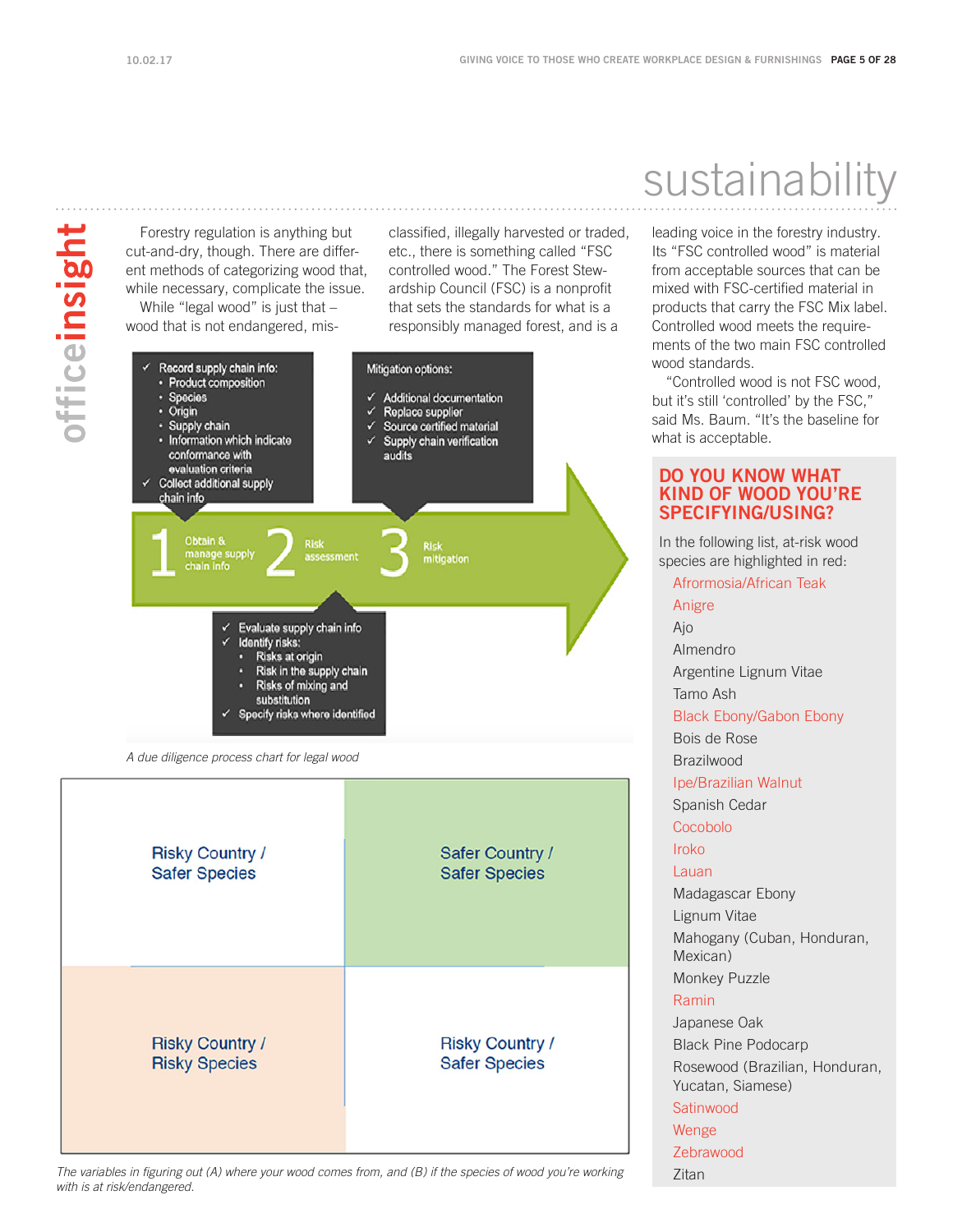officeinsight

### sustainability

The main law addressing wood in the U.S. is called the Lacey Act; here are the basics:

>Prohibits trade in illegally sourced wood, making it unlawful to import, export, transport, sell, receive, acquire or purchase any plant (including wood) that was taken in violation of law (in country of harvest).

>Requires Declaration: The importer of record must file declaration document for imports containing scientific name of plant material, country of harvest, value of the plant and quantity of the plant.

>Establishes penalties for violating the law in country of harvest. These penalties can include: seizure by U.S. Customs, forfeiture, and civil penalties such as fines, possible imprisonment, and felony prosecution.

And addition to the Lacey Act, there are other laws and policy agreements in place around the globe. But these laws and agreements require a lot of effort and funding.

"The Lacey Act is an annual fight to keep the bill going," said Mr. Davis. "It takes a lot to fund it, and an intense understanding of the different players, the supply chains and how everything works."

But Ms. Baum says she sees a potential for change.

"The forestry industry is a supertanker; it's not going to change easily," said Ms. Baum. "But it can happen with lots of smaller steps and with patience. Right now it's not even on the minds of most people in the sustainability industry. It really feels like a whole entire new issue that hasn't been touched."

Traceability is helpful for a few reasons:

>To assess claims associated with the product. Was the wood legally harvested? Were the forests sustainably managed? Did local communities benefit from the forest management activity?

>To ensure you're getting what you pay for and protect against fraud.

>To manage product quality.



IKEA supply chain illustration



A supply chain illustration of notebooks from Staples



A supply chain illustration of the process guitar company Taylor Guitars uses to gather ma*hogany, a protected wood species, from Honduras* 

*The Traceability of Wood's session leaders presented brief supply chain illustrations of three*  well-known products or companies that use wood.